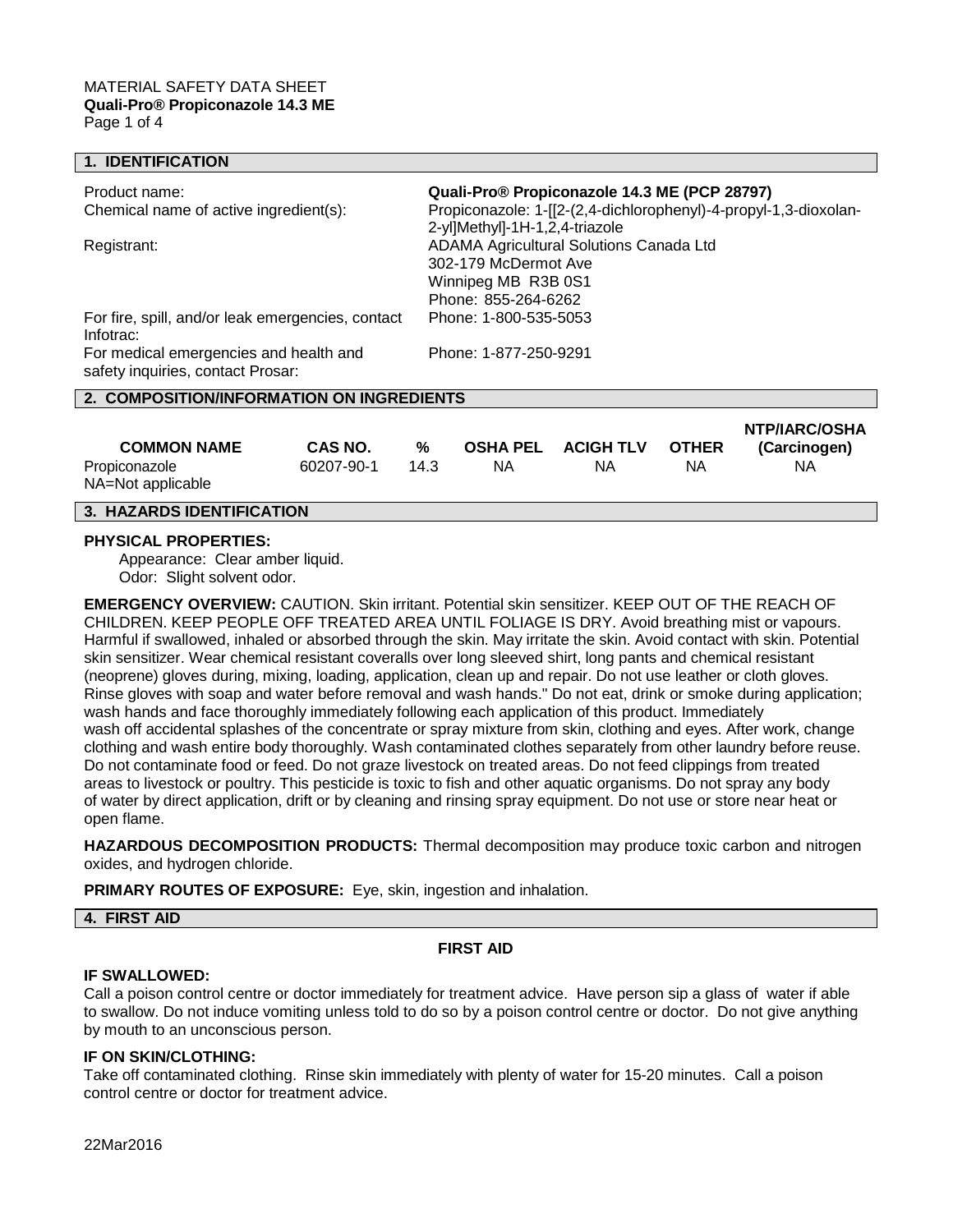# MATERIAL SAFETY DATA SHEET **Quali-Pro® Propiconazole 14.3 ME**

Page 2 of 4

# **IF IN EYES:**

Hold eye open and rinse slowly and gently with water for 15-20 minutes. Remove contact lenses, if present, after the first 5 minutes, then continue rinsing eye. Call a poison control centre or doctor for treatment advice.

#### **IF INHALED:**

Move person to fresh air. If person is not breathing, call 911 or an ambulance, then give artificial respiration, preferably mouth-to-mouth if possible.

Take the container label or product name and Pest Control Product Registration Number with you when seeking medical attention.

**Note to Physician:** If ingested, induce emesis or lavage stomach. There is no specific antidote for this product. Treat symptomatically.

# **5. FIRE FIGHTING MEASURES**

**FLASH POINT:** 165°F (92°C) (TCC) **FLAMMABLE LIMITS (LFL-UFL):** N/D.

**EXTINGUISHING MEDIA:** Foam, dry chemical, carbon dioxide, or water spray.

**SPECIAL FIRE-FIGHTING PROCEDURES:** Evacuate area and fight fire upwind from a safe distance to avoid hazardous vapors an decomposition products. Foam and/or dry chemical are preferred to minimize environmental contamination. If water is used, dike and collect water to prevent run off. Wear self-contained breathing apparatus and full fire-fighting turn-out gear (Bunker gear).

**HAZARDOUS THERMAL DECOMPOSITION PRODUCTS:** Thermal decomposition may produce toxic carbon and nitrogen oxides, and hydrogen chloride.

# **6. ACCIDENTAL RELEASE MEASURES**

Clean up spills immediately. Isolate hazard area. Keep unnecessary and unprotected personnel from entering.

**SMALL SPILL:** Absorb small spills or sand, vermiculite or other inert absorbent. Place contaminated material in appropriate container for disposal.

**LARGE SPILL:** Dike large spills using absorbent or impervious material such as clay or sand. Recover and contain as much free liquid as possible for reuse. Allow absorbed material to solidify, and scrape up for disposal. Pick up wash liquid with additional absorbent and place in a disposable container. After removal, flush contaminated area thoroughly with water. This material should be prevented from contaminating soil or from entering sewage and drainage systems and bodies of water.

# **7. HANDLING AND STORAGE**

**PRECAUTIONS TO BE TAKEN IN HANDLING:** Handle and open container in a manner as to prevent spillage. Do not get on skin or in eyes. Do not eat, drink or smoke during work; wash hands and face thoroughly before doing so. Immediately wash off accidental splashes of the concentrate or spray mixture from skin, clothing and out of eyes.

**PRECAUTIONS TO BE TAKEN IN STORAGE:** Do not use or store near heat or open flame. Keep from freezing. Store in original container in a secured, dry storage area. Store the tightly closed container away from seeds, fertilizers, plants and foodstuffs. Prevent cross contamination with other pesticides.

**STORAGE TEMPERATURE (MIN/MAX):** Do not store above 66°C (150°F) or below -7°C (20°F).

# **8. EXPOSURE CONTROLS/PERSONAL PROTECTION**

**THE FOLLOWING RECOMMENDATIONS FOR EXPOSURE CONTROLS/PERSONAL PROTECTION ARE INTENDED FOR THE MANUFACTURE, FORMULATION, PACKAGING AND USE OF THIS PRODUCT.**

**FOR COMMERCIAL APPLICATIONS AND/OR ON-FARM APPLICATIONS CONSULT THE PRODUCT LABEL.**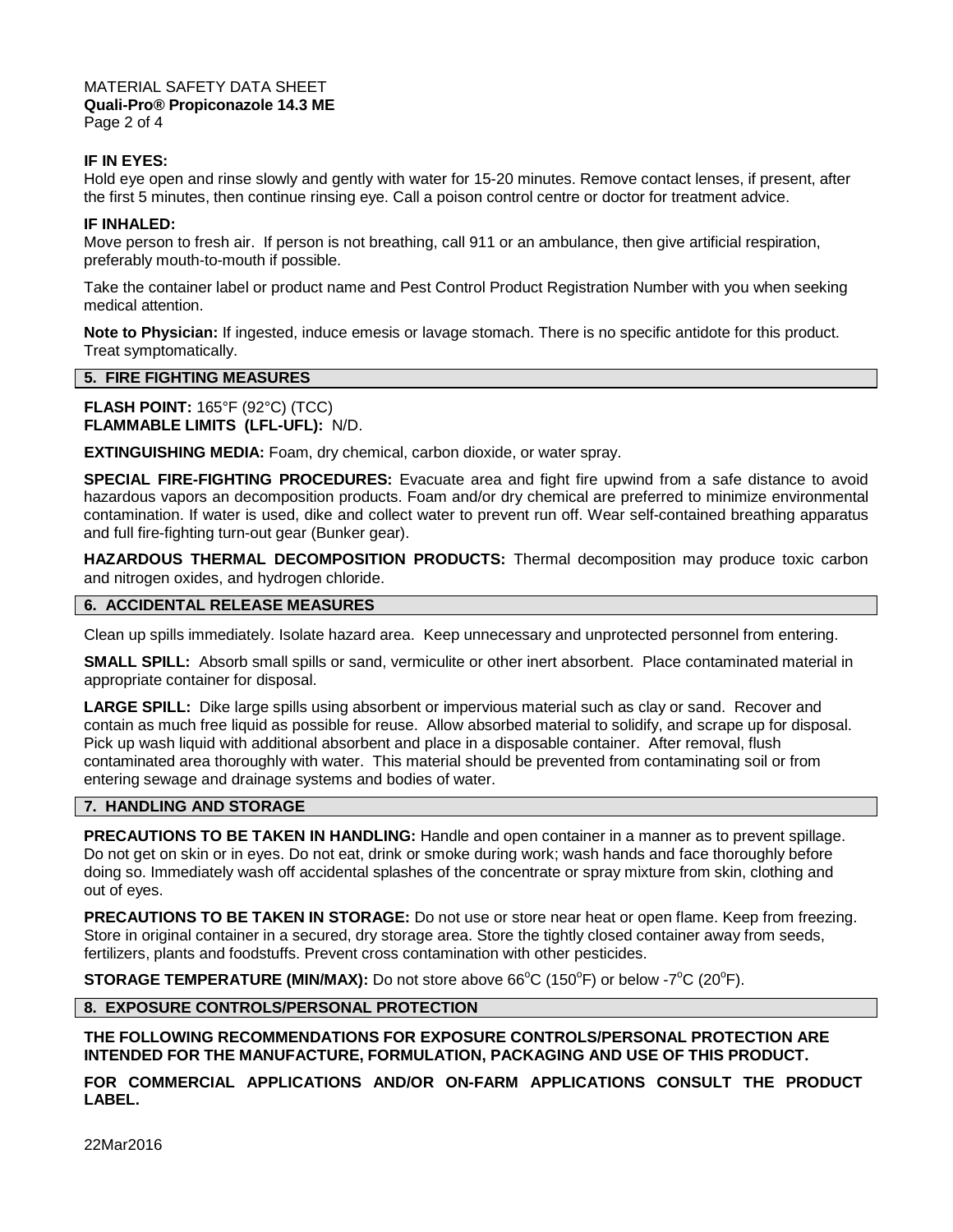MATERIAL SAFETY DATA SHEET **Quali-Pro® Propiconazole 14.3 ME** Page 3 of 4

**EYE PROTECTION:** Protective goggles or full-face shield.

**SKIN PROTECTION:** Long-sleeved shirt, long pants, shoes plus socks. Chemical-resistant footwear and overalls.

**HAND PROTECTION:** Chemical-resistant gloves such as barrier laminate, butyl rubber, nitrile, neoprene rubber, polyvinyl chloride (PVC), or Viton.

**ADDITIONAL PROTECTIVE MEASURES:** Discard clothing and other absorbent materials that have been drenched or heavily contaminated with this product's concentrate. Do not reuse them. Follow manufacturer's instructions for cleaning and maintaining PPE. If no such instructions for washables, use detergent and hot water. Keep and wash PPE separately from other laundry.

#### **USER SAFETY RECOMMENDATIONS:**

Users should:

- Wash hands before eating, drinking, chewing gum, using tobacco, or using the toilet.
- Remove clothing immediately after handling this product. Wash outside of gloves before removing. As soon as possible, wash thoroughly and change into clean clothing.

#### **EXPOSURE GUIDELINES:** Refer to Section 2.

#### **9. PHYSICAL AND CHEMICAL PROPERTIES**

**APPEARANCE**: Clear amber liquid. **ODOR**: Slight solvent odor. **FLASH POINT:** 165°F (92°C) **pH**: 5.6-6.0 **DENSITY:** 1.082

#### **10. STABILITY AND REACTIVITY**

**STABILITY:** Stable under normal conditions.

CONDITIONS TO AVOID: Avoid temperatures above 66°C (150°F) or below -7°C (20°F). Avoid contact with oxidizing alkaline and acidic conditions and materials.

#### **HAZARDOUS POLYMERIZATION:** Will not occur.

**HAZARDOUS DECOMPOSITION PRODUCTS:** Thermal decomposition may produce toxic carbon and nitrogen oxides, and hydrogen chloride.

# **11. TOXICOLOGICAL INFORMATION**

#### **ACUTE TOXICITY:**

| Oral $LD_{50}$ (rat)       | $\blacksquare$ | > 3,000 mg/kg          |
|----------------------------|----------------|------------------------|
| Dermal $LD_{50}$ (rat)     |                | $> 2,000$ mg/kg        |
| Inhalation $LC_{50}$ (rat) |                | $> 2.0$ mg/L (4-h)     |
| Eye Irritation (rabbit)    |                | <b>Moderately Skin</b> |
| Irritation (rabbit)        |                | Slight                 |
| Sensitization (guinea pig) |                | Non-sensitizer         |

# **12. ECOLOGICAL INFORMATION**

**ENVIRONMENTAL HAZARDS:** This pesticide is Toxic to aquatic organisms. DO NOT apply directly to aquatic habitats (such as lakes, rivers, sloughs, ponds, coulees, prairie potholes, creeks, marshes, streams, reservoirs and wetlands) and estuarine / marine habitats. DO NOT contaminate water by cleaning of equipment or disposal of waste.

#### **13. DISPOSAL CONSIDERATIONS:**

#### **END USERS MUST DISPOSE OF ANY UNUSED PRODUCT AS PER THE LABEL RECOMMENDATIONS.**

**PRODUCT DISPOSAL:** For information on disposal of unused, unwanted product, contact the manufacturer or the provincial regulatory agency. Contact the manufacturer and the provincial regulatory agency in case of a spill, and for clean up of spills.

22Mar2016